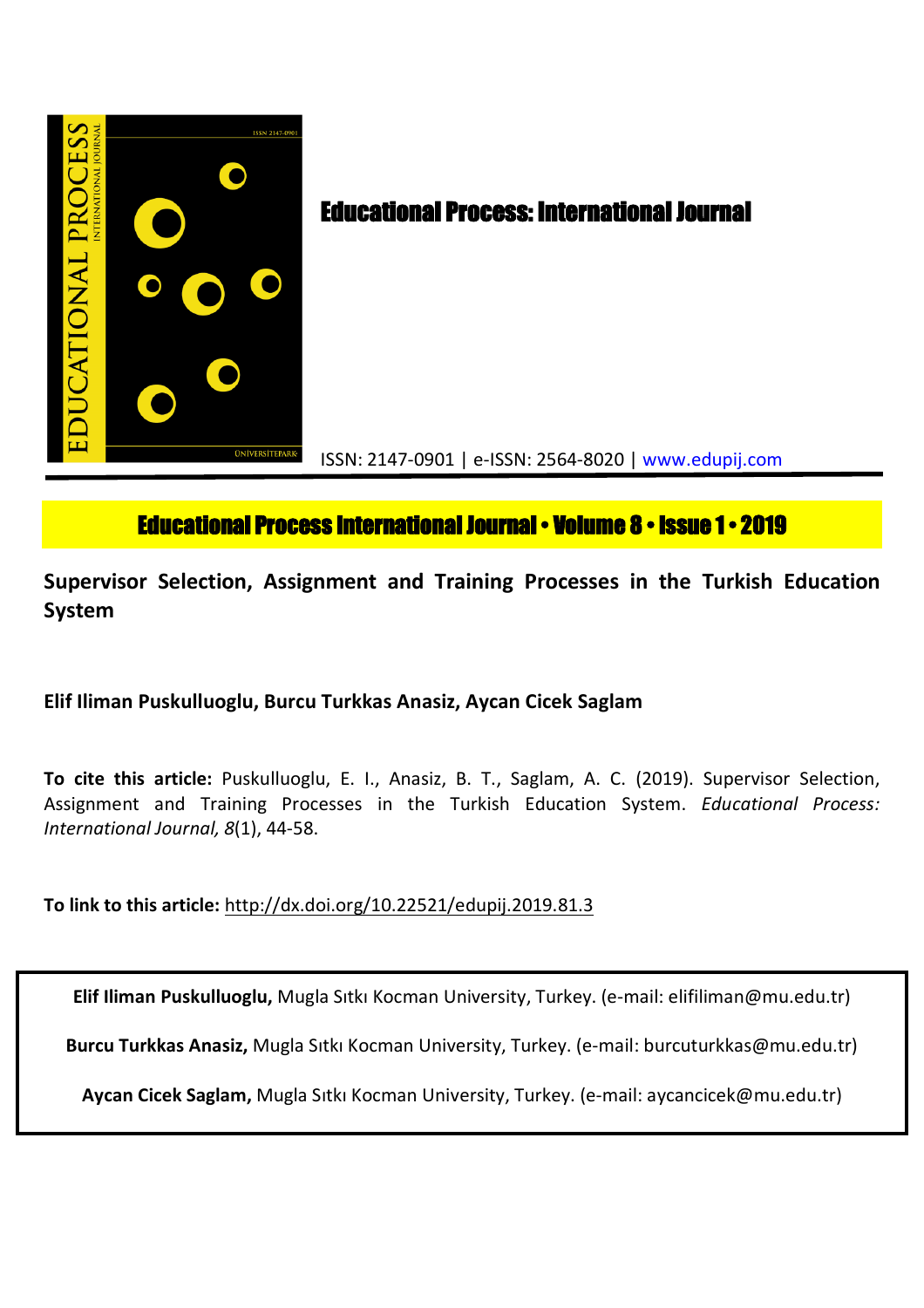## EDUPIJ • Volume 8 • Issue 1 • 2019 • pp. 44–58.

## **Supervisor Selection, Assignment and Training Processes in the Turkish Education System**

## ELIF ILIMAN PUSKULLUOGLU, BURCU TURKKAS ANASIZ and AYCAN CICEK SAGLAM

## **Abstract**

The purpose of this study is to historically evaluate the processes of supervisor selection, training and assignment in the Turkish education system . In this regard, supervisor selection, training and assignment processes are taken into consideration within three time periods; "Before 1950," "Between 1950 and 2000," and "After 2000." According to the results of this theoretically designed study, the roots of educational supervision stretch back to the pre-Republic period of Turkey. At that time, there were supervision activities but supervisor selection, training and assignment processes were not systemic. With the announcement of the Turkish Republic and Teaching Consensus Law (Ögretim Birligi Yasası), enrolment rates increased and need for supervision activities became apparent. Initially, supervisor selection conditions were top of the agenda. In order to be a supervisor, being a teacher and having experience in teaching was accepted as the first condition. During the period after 2000, both the structure of supervision and the processes of supervisor selection, training and assignment were exposed to a considerable level of change through the introduction of different practices. Changes were introduced in the structure of supervision, processes of supervisor selection, training and assignment regulated by law, governmental decrees and bylaws. Supervisors firstly need to meet certain application conditions, according to the announced criteria, and then they could apply for vice-supervisor positions. After three years of training, they could take the proficiency exams held by the Ministry of National Education and, if successful, earn the right to become a supervisor. Today, it is observed that supervisors are located within a centralized structure and their work is mostly limited to investigations.

**Keywords:** supervisor selection, training and assignment, inspector, Turkey's educational supervision system.



………………………………………........….....………………………………...…………… EDUPIJ • ISSN 2147-0901 • e-ISSN 2564-8020 Copyright © 2019 by ÜNİVERSİTEPARK edupij.com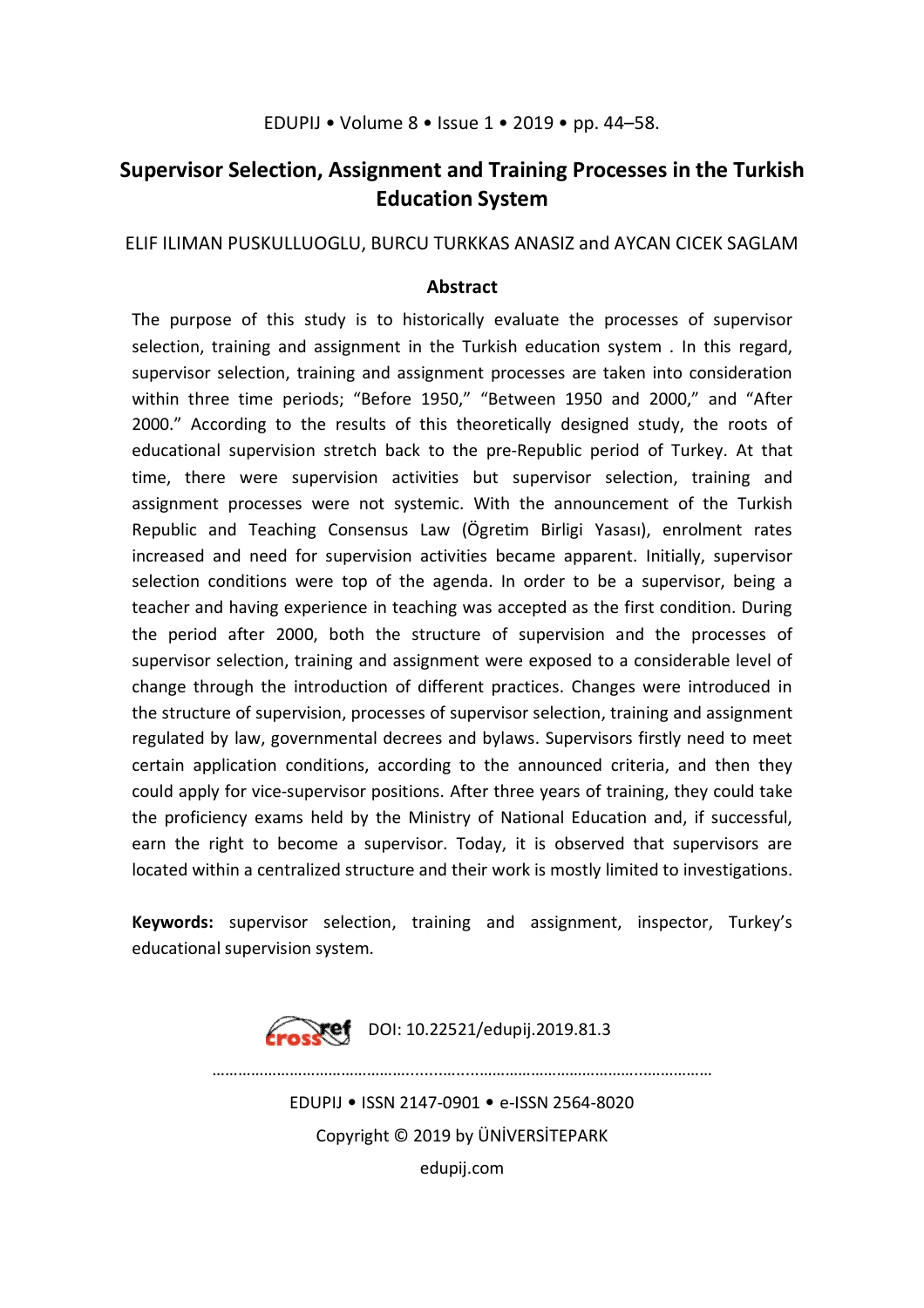#### **Introduction**

When the supervision activities began, they served for purposes such as whether or not the rules were being followed or whether any deficiencies or errors existed. In the following years, they functioned for the improvement of teaching and the support of teacher development (Aydın, 2008). Today, supervision mediates the functions of self-evaluation (MacBeath, 2006), teacher development (Aseltine, Faryniarz, & Rigazio-DiGillio, 2006), school development, and for creating effective schools (Ehren, 2016; Gaertner, Wurster, & Pant, 2013; Hargreaves, 1995). Besides, school supervision has become the most prominent and effective tool in the management of education (Segerholm & Hult, 2018). In this context, supervision has evolved from searching for missing things or questioning the existence or absence of certain phenomena to the promotion of teacher development and to improve teaching activities. On the other hand, inspection is a control mechanism that is carried out by taking into consideration the public interest. In other words, inspections are conducted in order to observe the consistency between theory and applied practice (Kemethofer, Gustafsson, & Altrichter, 2017). It is understood that the inspection is mostly used for the regulatory and corrective functions, and sometimes for proactive purposes (Bursalıoglu, 2010). In accordance with regulative and corrective functions, legal foundations of inspection become prominent, and activities of observation and control are held in the context of consistency with laws (Taymaz, 2011).

As you can see from the definitions, supervision activities are explained in Turkish with the words "supervision (*denetim*)" and "inspection (*teftis*)." There is no clear separation between supervision and inspection (Cicek-Saglam & Aydogmus, 2016). Besides, there is a perception that the initial state of supervision is inspection. However, supervision is a word of Turkish origin and inspection is a word of Arabic origin. In other words, the initial state of supervision is not inspection, and actually, there is no difference between them. Whether it is called supervision or inspection, the important thing is the philosophy of the work. It is true that supervision activities are improving, but improvement of supervision also brings about change. However, without improvement in supervision, change is simply "old wine in a new bottle" and the philosophy and intent is mostly missed. The focus of supervision activities have evolved from control to teacher development. Instead of functions such as supervision, control and investigation, the guiding function becomes prominent in supervision. Supervision is a way to see how effective management actually is. Supervision is the determination of to what extent predetermined aims have been achieved. Supervision is an important step in the improvement of education and training activities. For this reason, supervision can be considered as an important function of management.

When supervision is evaluated in the context of the Turkish educational setting, it can be seen that supervisor selection, training and assignment relate to the teaching profession. Being a teacher or manager in an educational establishment for a certain period is generally accepted as the minimum criteria to be appointed as a supervisor. Only after a supervisor candidate meets these basic conditions can their training start. Acquisition of a scientific approach to supervision, based on the results of practice and research, is evaluated in the context of in-service training. Candidates, who are successful in such training are then appointed as supervisors. Other principles related to the topic are determined by legal regulations (Taymaz, 2011).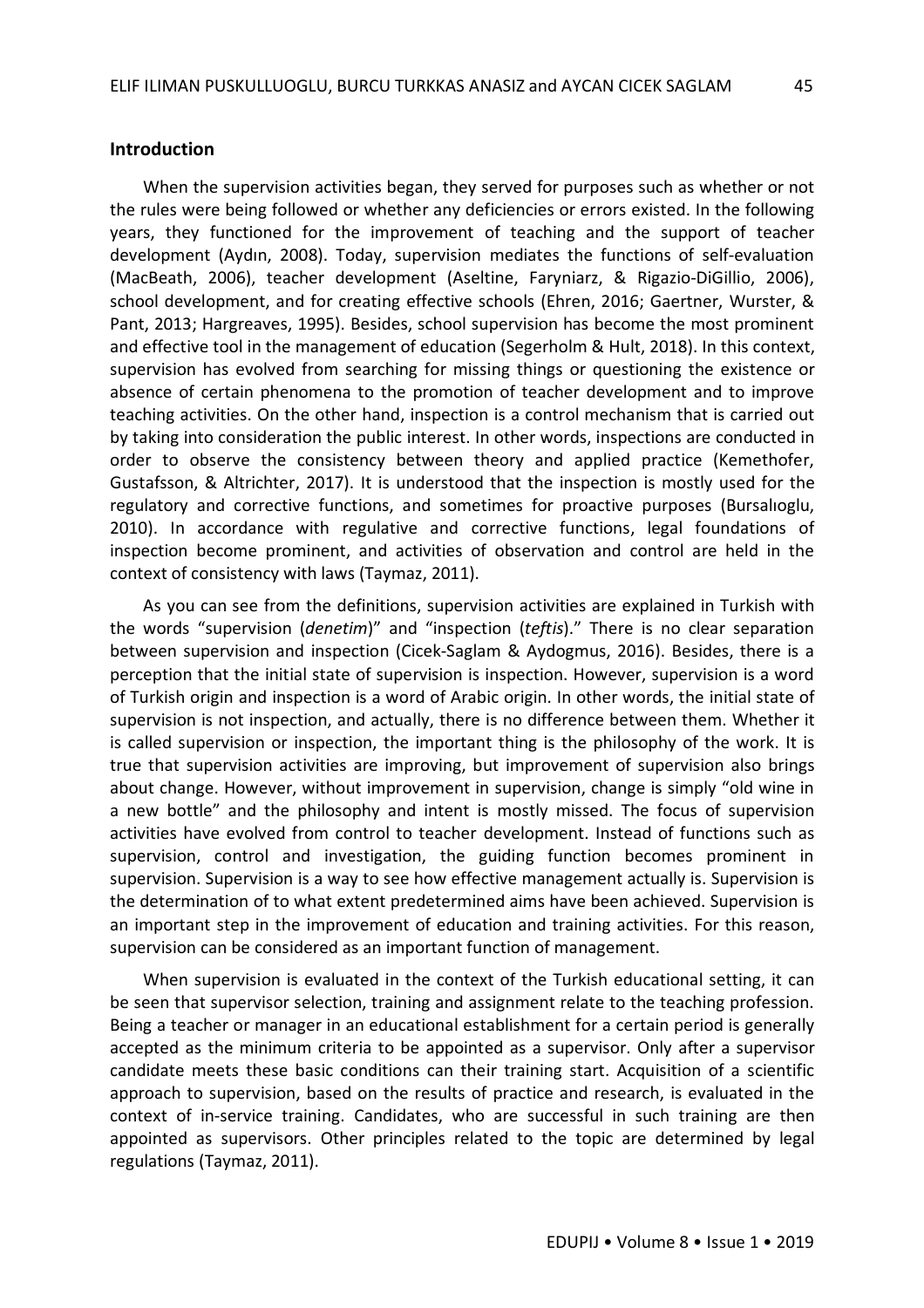In Turkey, human resources in supervisory positions are located either within the central ministry or provincial ministries, such as ministry supervisors and primary schoolsupervisors. In the pre-Republic period, ministry supervisors and primary school supervisors worked together. However, after the announcement of the Republic, the ministry supervisors were assigned to the central organization and the primary education supervisors were assigned to the provincial governorships. Since 2000, the separation between ministry and primary school supervisors has largely disappeared. Regulations related to supervision issued over the years has also changed the conditions and training processes required for the appointment of supervisors (Öz, 2003; Sisman, 2010; Yalcınkaya, 1990; Yıldırım, 2006).

Especially after the 1980's, there have been changes worldwide in education systems, and indirectly in the inspection systems (Carron & De Grauwe, 1997). When reflections of this situation in Turkey are evaluated, it is seen that the position of educational supervision has been eroded and it has largely become difficult to talk about the supervisory system (Iliman-Puskulluoglu, Bag, & Duman, 2016). Of course, educational supervision cannot be totally ignored. At the postgraduate level, lectures are given, academic studies are carried out, and supervisors are employed, albeit under constantly changing titles, in both the central and provincial ministries. However, neither supervisors are allowed to perform their duties effectively, nor is the supervision system itself allowed to be effective. As a result, despite the fact that supervisor selection, training and assignment processes have a long and established history, the routine destruction of the supervision system has also caused radical changes in these processes. Up until 2000, the effectiveness of these processes was questionable, but still their existence was relatively acceptable. However, since 2000, there have been too many "bottle" changes without necessarily changing the wine within; resulting in it being difficult to read the current situation of educational supervision. For this reason, the current study aims to investigate how the processes of selection, training, and appointment of supervisors has changed from the past to the present. Throughout this historical flow, how the educational supervision system in Turkey has changed and in which ways supervisor selection, training and appointment processes differed are discussed in terms of their positive and negative aspects.

#### *Supervisor Selection, Training and Appointment*

In this part of the study, the processes of selection, training and appointment of supervisors in Turkey are evaluated. They are addressed as within three periods, "Before 1950," "Between 1950 and 2000," and "After 2000."

#### *Before 1950*

The legal documents related to supervision date back to the pre-Republic period. In a regulation (*Sıbyan Mektebi Hocaları Efendilere İta Olunacak Talimat*) issued in 1840, the purpose of supervision was mentioned for the first time. Supervision was seen as work done in order to inspect schools and guide teachers. There were two types of supervisors, one for primary and the other for secondary schools (Aydın, 2011). In this period, it was thought that officers who could provide professional support to the development of teachers should undertake this duty. After 1862, the name for supervisors was changed, having previously been known by an Ottoman origin word (Taymaz, 2011). After 1862, it is possible to say that enrolment partially commenced based on the need for supervision (Öz, 2003). The matter of supervision and development of schools was stated in the General Education Regulation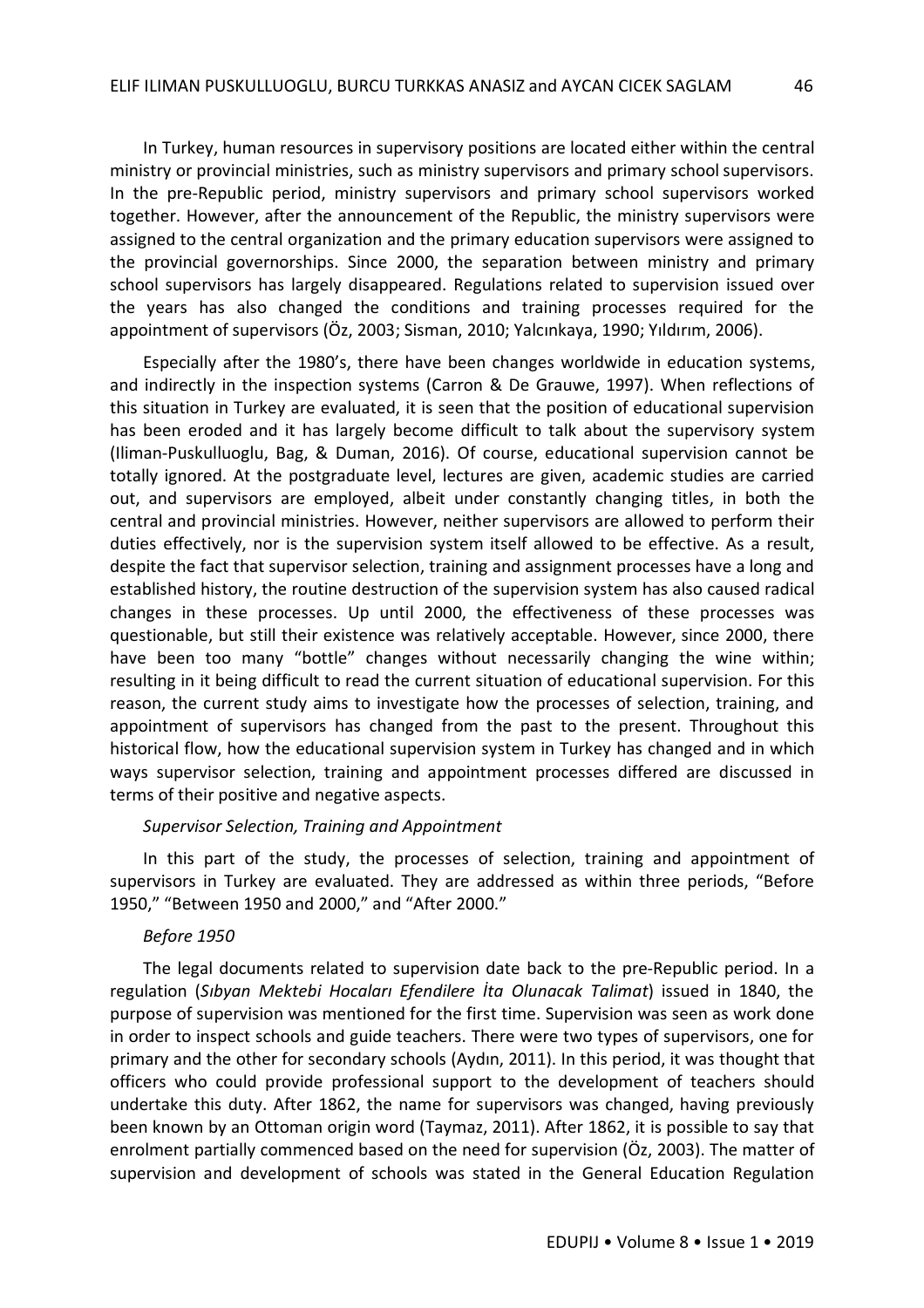(*Maarif-i Umumiye Nizamnamesi*) issued in 1869. It is inferred from that Regulation that inspectors and investigators, who are hierarchically above inspectors, fulfil the supervisory duties. After the 1870's, there was a period of constant movement within the central organization. In the 1890's, a unit was established called the Inspection Office within the central organization, with supervisors working from this unit. At the beginning of the 1900's, in addition to the supervisors, the Minority and Foreign Schools Inspectorate and Health Inspectorate units were established in order to fulfil the duties of supervision (Aydın, 2011).

Another official document (*Mekatib-i İptidadiye Mufettislerinin Vezaifine Muteallik Talimat*) was issued in 1910 that mentioned investigation, inspection and enlightenment. These matters redefined investigation as the building of village schools according to the number of students; inspections as supervision of school buildings, permanent equipment and teaching; and enlightenment as giving the required information related to education and teaching to the public by supervisors (Aydın, 2011). When the legal documents are examined, it can be seen that educational supervision was accepted as part of management practices up until the early 1900's (Bursalıoglu, 2002). Supervision was conducted in order to determine whether or not schools, teachers, and students were performing as planned. However, it is clear that there was no detailed information related to the training and appointment of supervisors within these documents; only that it can be inferred that inspectors were assigned by appointment (Yıldırım, 2006).

The first information related to the training and appointment of supervisors was in an official document issued in 1911 (*Maarif-î Umumiye Nezareti Merkez Teskilatı Hakkındaki Nizamnamesi*). According to that document, the central organization was responsible for supervision, who also appointed people to the supervisory positions (Aydın, 2011), selected among middle and high school teachers (*Milli Egitim Bakanlıgı, (MEB), Teftisin Tarihi Gelisimi*). After the supervisor selection criteria were set and supervision responsibility of the central organization defined, the General Inspectorate department was established in the central organization in 1912. Supervisors worked under the guidance of general supervisors, who were responsible for the supervision. It was acknowledged in an official document issued in 1913 (*İlkögretim Gecici Yasası*), that educational supervision was a requirement for the education system. With this law, successful primary education teachers were allowed to become educational supervisors (Aydın, 2011). However, there was still no clear information related to the training and assignment of supervisors. Nevertheless, it was clear that successful teachers could be appointed as supervisors.

In the period up to the declaration of the Republic, in October 1923, the boundaries of the supervision had tried to be defined in legal documents published related to the supervisors. In this context, in a legal document issued in 1914 (*İlkögretim Mufettislerinin Görevlerine İliskin Yönetmelik*), the duties and authorities of supervisors and the essentials of supervisions were stated. The Inspection Office, established in 1920 within the central organization, was renamed as the Inspection Board in 1922. Other important regulations (*Egitim Mufettisleri Yönetmeligi ve İlkögretim Mufettislerinin Görevlerine İliskin Yönetmelik*) came into effect in 1923. After the announcement of the Republic, the Teaching Consensus Law (*Ögretim Birligi Yasası*) was issued in 1924, with schools left over from the Ottoman Empire (madrasas) and newly established secular schools gathered under the singular authority of the central organization (*Maarif Vekaleti*). As a result, the number of schools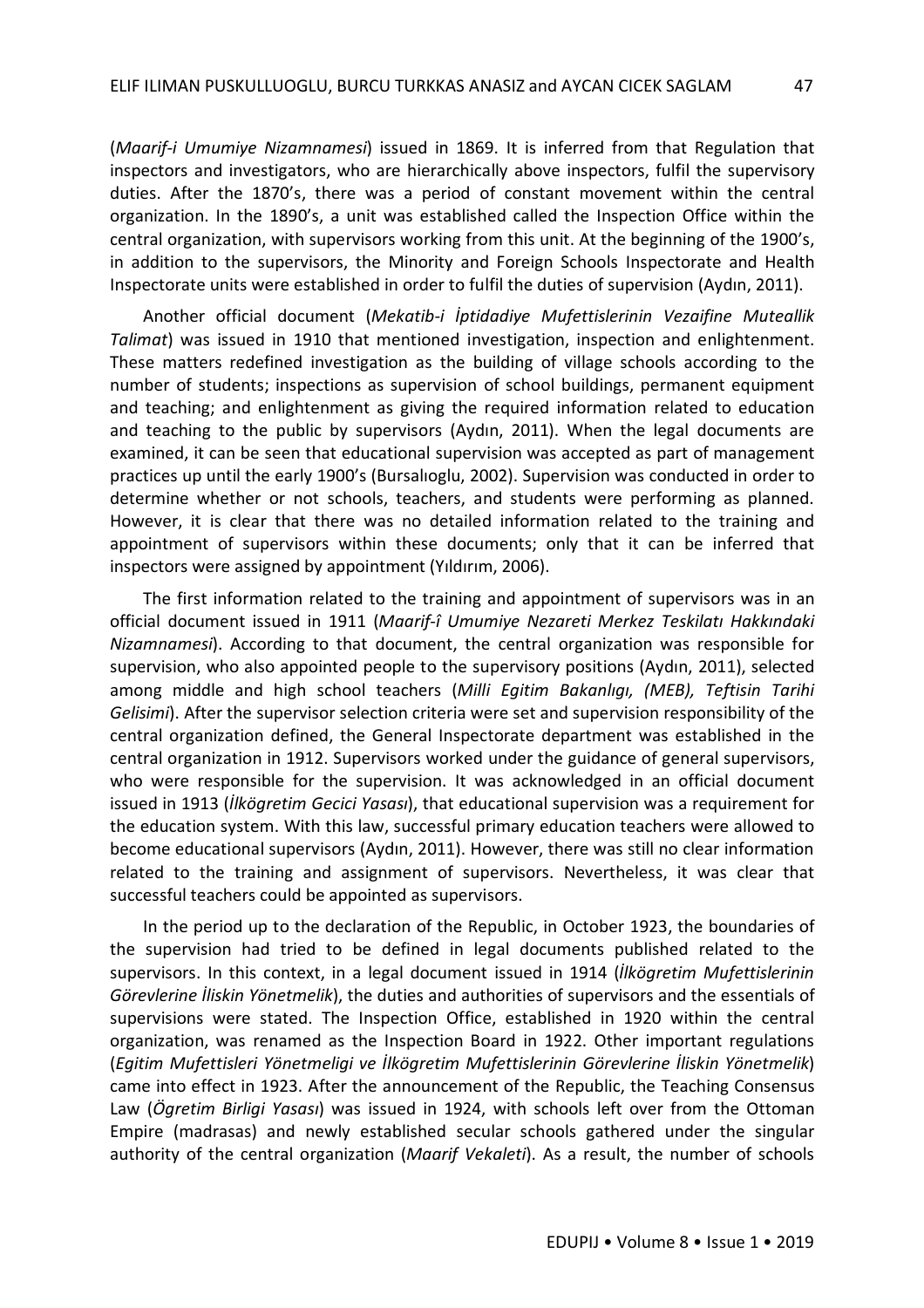increased and it became necessary to revise policies related to their supervision (Öz, 2003; Taymaz, 2011).

When issues related to supervision were reviewed after the Teaching Consensus Law (*Ögretim Birligi Yasası*), a selection process for supervisors was established. In an official document issued in 1925 (*Maarif Mufettisi Umumilerinin Hukuk, Selahiyet ve Vezaifi Hakkında Talimatname*), conditions for appointments as ministerial supervisors were defined. Supervisor and vice-supervisor positions were mentioned in the regulation. The conditions in order to be appointed as a vice-supervisor were as follows: to be a graduate of a university or college, to know a foreign language as much as to translate a work in his/her area of expertise, to be aged between 28 and 40 years old, and to possess secondary school work experience of at least five years. The conditions in order to be appointed as a supervisor were as follows: to be a graduate of a university or college, to be able to translate a work in his/her area of expertise, to have work experience as a supervisor of at least three years or as a teacher for five years in secondary schools, to have worked successfully in a school administration or directorate of national education for at least for five years, and to be aged between 30 and 50 years old (Yıldırım, 2006).

The aforementioned principles for the selection of primary school supervisors were laid out in a regulation issued in 1927 (*İlk Tedrisat Mufettisleri Talimatnamesi*) (Alp, n.d.). With this regulation, the conditions for primary school supervisors were defined as follows: to be a graduate of a teacher education school (*ilk ögretmen okulu*), to have work experience of at least five years, and to be aged between 24 and 45 years old. Having greater seniority was seen as an advantage to becoming a supervisor. It was stated in the regulation that principals and vice-principals of teacher training schools and teachers of educational sciences had the right to be primary school supervisors (*İlk Tedrisat Mufettisleri Talimatnamesi*) (Alp, n.d.). Up until that time, only the selection conditions for supervisors were defined, but no program related to the training of supervisors existed (Yıldırım, 2006).

In the first quarter of the  $20<sup>th</sup>$  century, it was decided that supervision services should be provided by master educators. In this context, expert supervisors started to be trained (Bursalıoglu, 2011). In the Pedagogy department opened at the Gazi Education Institute in 1927, both vocational teachers of the teaching profession and primary school supervisors were trained (Arabacı, 1999; Basaran, 2008). According to Law No. 2287 (*Maarif Vekâleti Merkez Teskilatı ve Vazifeleri Hakkında Kanun*) that was issued in 1933, the conditions for appointment as a supervisor were as follows: to be not less than 30 years old, to have graduated from any school of Istanbul University (Darulfunun) or from short-cycle higher education institutions, to have work experience as a teacher of at least five years, and to have expertise in science and education. If the principals and vice-principals in the Directorate of National Education wanted to become a supervisor, they were required to have at least three years of primary school supervisory experience. If teachers with teaching experience wanted to become supervisors, then their seniority was taken into consideration. Officials with at least ten years' experience or in the upper levels of hierarchical rank were assigned as supervisors (Law no. 2287, Articles 26 and 27, Türkiye Cumhuriyet [Republic of Turkey], 1933).

With a law issued in 1938 (*İlk Tedrisat Mufettislerinin Muvazene-i Umumiye İcine Alınmasına Dair Kanun*), in order to address the differences between supervisors, due to their varied educational experience, the condition was set that to be appointed as primary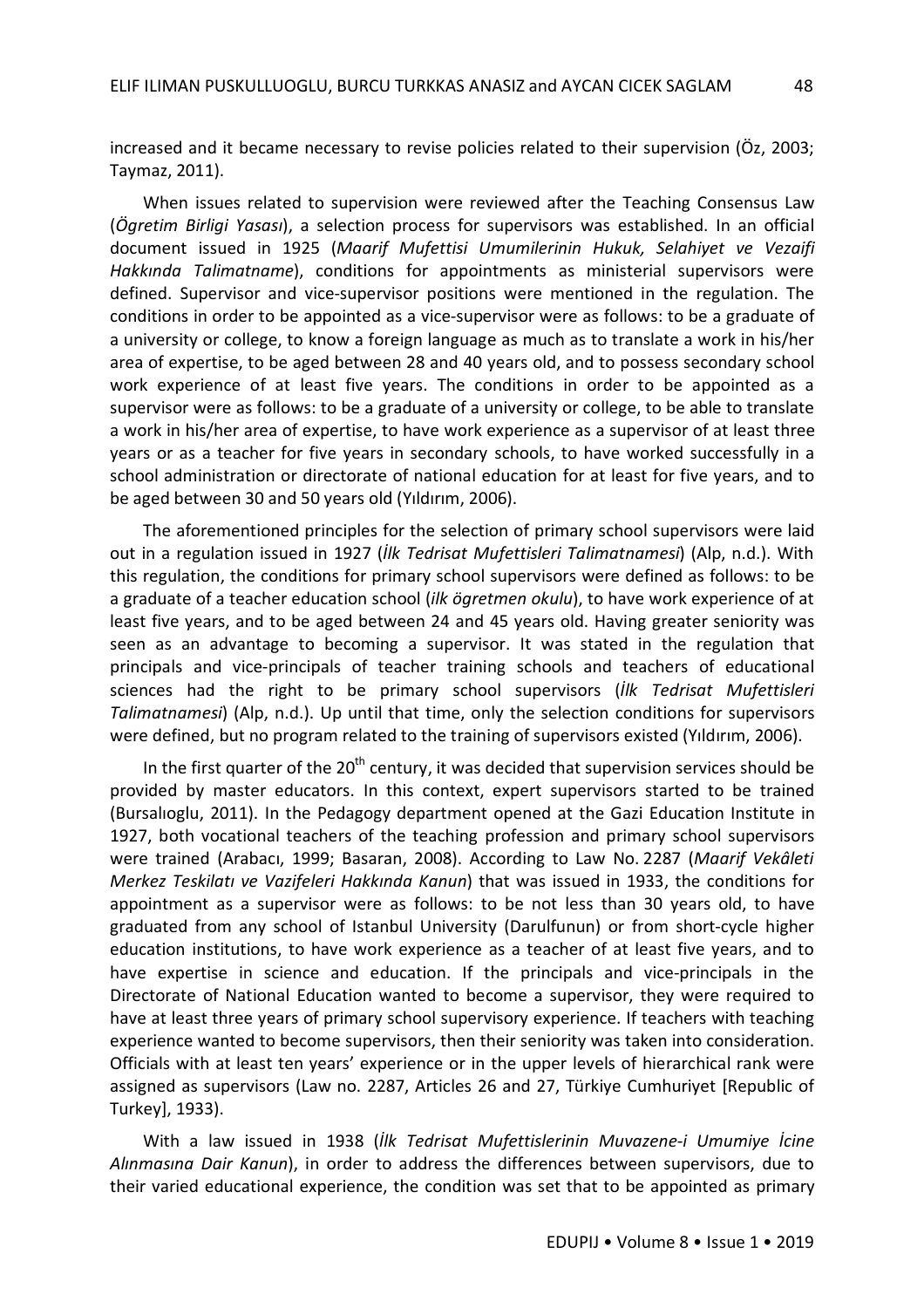school supervisor, candidates had to be graduates of the Gazi Educational Institute, or similar schools in foreign countries (Can, 2010; Taymaz, 2011; Yıldırım, 2006). The requirements set for the appointment of supervisors, under Law No. 4737 issued in 1945, were being aged not less than 30 years old, being a university or college graduate, having worked for at least five years in secondary and high schools, and having expertise in a branch of science, education, or the arts (Law No. 4737, Article 1, Türkiye Cumhuriyet [Republic of Turkey], 1945). Although teaching experience was still the primary condition for supervisors, expertise indicators such as having graduated from the Gazi Institute of Education or being an expert in education and science also became important in the selection processes of supervisors.

#### *Between 1950 and 2000*

It seems that in the second half of the  $20<sup>th</sup>$  century, the experience requirement for supervisors was largely abandoned. In Law No. 6389, issued in 1954, the conditions set for the appointment of supervisors changed to having graduated from a university or college, teaching experience of at least eight years in secondary and/or high schools, and experience in a managerial position of at least three years (Law No. 6389, Article 1, Türkiye Cumhuriyet [Republic of Turkey], 1954). To compensate for the need for supervisory positions in primary schools, courses for elementary school teachers were opened between 1958 and 1966 (Karakaya, 1988; Bilir, 1991, both as cited in Arabacı, 1999). In 1962, based on a legal document (*İlkögretim Mufettisleri Yönetmeligi*), the student quotas of the Education departments of Ankara Gazi and Istanbul Capa Education Institutes were increased in order to train educators and supervisors (Arabacı, 1999).

By the 1960's, it was seen that initiatives to provide expertise for supervisors restarted once again. In this context, an undergraduate program for Educational Management, Supervision, Planning and Economics was started at the Faculty of Education of Ankara University in 1965. Then, similar programs were subsequently opened at Hacettepe University and in education faculties of the post-1981 period. In the following years, postgraduate programs were also opened (Basaran, 2008). The principles related to supervision were regulated by official documents issued in 1967 (T*eftis Kurulu Yönetmeligi*) and 1969 (*İlkögretim Mufettisleri Yönetmeligi*) (Aydın, 2011). The detailed guidelines for the appointment of primary education supervisors were defined in a regulation issued. Accordingly, graduates of three-year education programs with at least five years' experience in teaching or managerial positions were educated as primary school supervisors with 600 hours of courses in Ankara and Istanbul (Bilir, 1991, as cited in Arabacı, 1999).

At the  $11<sup>th</sup>$  National Education Council held in 1982, the educational supervisor was defined as an expert with proficiency, theoretical knowledge, and practice experience in supervising different levels of the education system. At that time, educational supervision was accepted as a branch of educational sciences as well as a profession in its own right. It was aimed to train administrators and supervisors, just like teachers are trained. Programs especially prepared for supervisory and managerial professions were planned. Those who wanted to be appointed as supervisors needed to be at least a Master's program graduate or have attended certificate programs in Management Science (Akyuz, 2010; Basaran, 2008). The issue of supervisors' expertise had been on the agenda for many years and was being repeated in the judgments of the educational boards.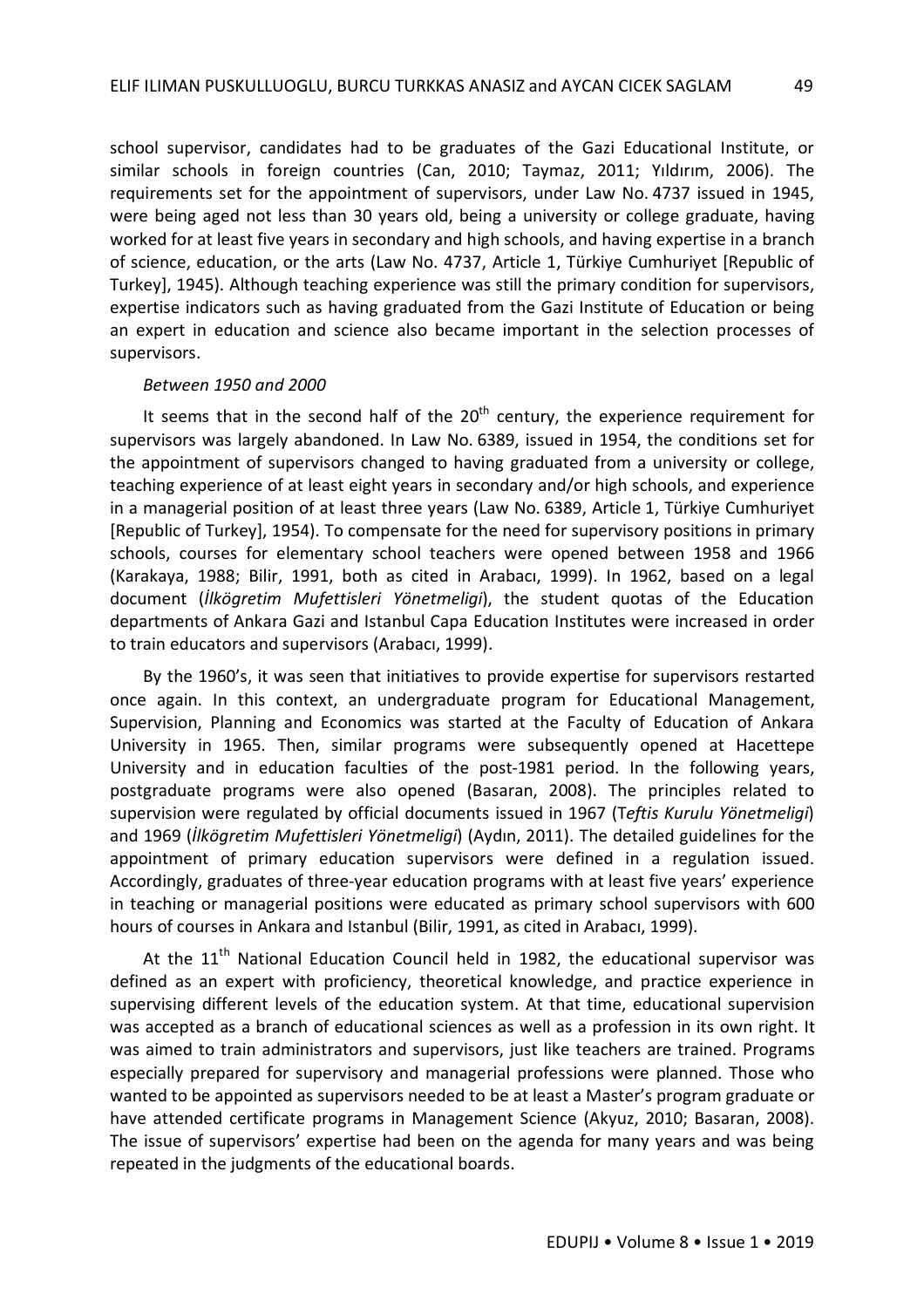Related to the conditions set for the selection of supervisors, it was stated that candidates needed to have expertise, but, in practice, this was not always applied. According to an official document issued in 1990 (*İlkögretim Mufettisleri Yönetmeligi*), in order to be appointed as a vice-supervisor, the conditions were set to have at least five years' experience in teaching and administration, to be an employee of the central organization or provincial ministries, to not have received inadequate reports within the last five years, and to have an average of at least "good" from three-year record reports (Can, 2010).

In 1965, supervisors were educated at Ankara University and then at the departments of Hacettepe University. However, it was seen that the graduates of these departments were not subsequently appointed as supervisors. In the Turkish educational supervision system up until the 1990's, conditions related to the selection of supervisors were handled through laws and regulations. In this regard, there was no information given related to the training and appointment processes of supervisors. It is understood that the legal documents issued after this date provided information, firstly related to the selection processes, and then to the training and appointment of supervisors.

According to a regulation issued in 1990 (*İlkögretim Mufettisleri Kurulu Yönetmeligi*), the conditions set to be appointed as a vice-supervisor were defined as follows: to be a graduate of certain fields, as stated in the regulation, of higher education institutions, to have five years of experience in primary school teaching and administration, to be an employee of the central organization or provincial ministries, and to be younger than 40 years old. Candidates with these qualifications participated in written and oral exams. Graduates of Educational Administration, Supervision and Planning departments were directly assigned to vicesupervisory positions in the provinces; whereas, other graduates were assigned after having attended six months of in-service training courses. The duration of a primary school vicesupervisor was one year. During this period, the Vice Primary Education Supervisor Training Program was prepared by the board of directors for the training of vice-supervisors. The program covered topics such as institutions as part of the central organization and provincial ministries, and their duties. This was in addition to matters of guidance, inspection and investigation, and legislation related to the establishment, management and operation of primary education institutions, teaching methods and techniques. The vice-supervisor was expected to prepare a file related to these topics. An authorized official was then responsible for the on-the-job training of the vice-supervisor. Those who succeeded in this process were assigned as primary school supervisors (Millî Eğitim Bakanlığı (MEB) [Ministry of National Education], 1990).

In the regulation issued in 1993 (*Teftis Kurulu Yönetmeligi*), being successful in the entrance exam was set as a precondition to be appointed as a vice-supervisor. It was understood that those who succeeded in the written exam then took a verbal exam. Vicesupervisor assignments were then made from among the candidates who seemed proficient in common knowledge, abilities, attitudes and behaviors. The conditions set in order to participate in the examinations were the standard conditions for being a civil servant officer, to be a graduate of any faculty or at least attended four years of college, to have experience of at least ten years teaching in public schools or to have experience firstly in teaching of at least five years and then in administrative positions for at least three more years. In the training of vice-supervisors, it was aimed to deliver the necessary qualifications needed to be a supervisor, to ensure candidates gained experience and expertise in the field of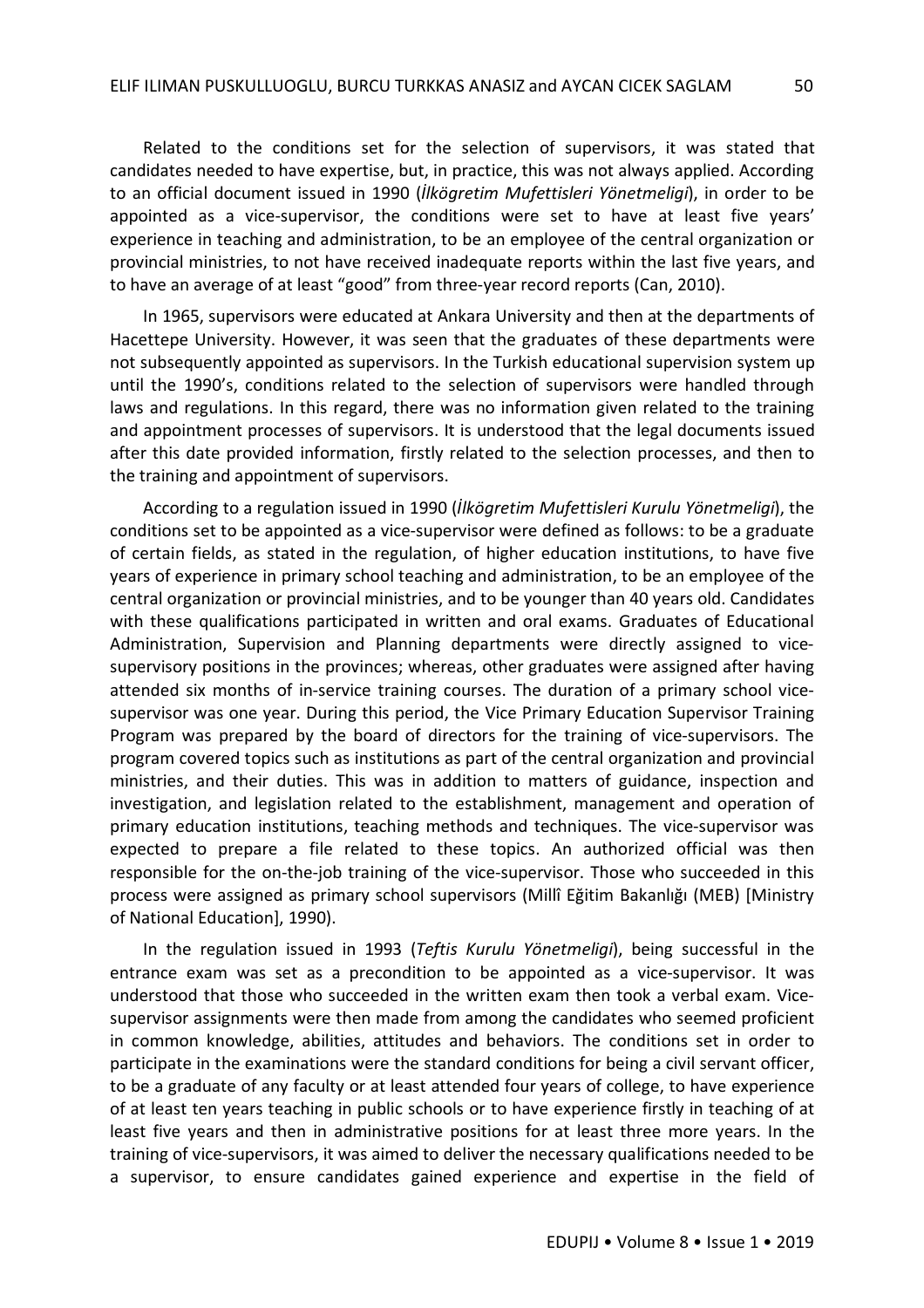supervision, research, investigation, to improve their professional knowledge and skills, for candidates to gain scientific study and research habits and to improve their foreign language skills. Vice-supervisors worked for at least one year under chief supervisors. At the end of this period, the vice supervisors participated in written and oral examinations and were then, if successful, appointed to supervisory positions (Millî Eğitim Bakanlığı (MEB) [Ministry of National Education], 1993).

In 1997, the Higher Education Council restructured education faculties. Programs that trained supervisors, experts and administrators at universities were closed, resulting in the training of experts in supervision through universities coming to an end (Arabacı, 1999). In an official document issued in 1999 (*İlkögretim Mufettisleri Baskanlıkları Yönetmeligi*), the conditions to participate in the exam for vice-supervisory positions were redefined, yet again. Accordingly, graduates of four-year higher education institutions with teaching experience of at least eight years, or those having seven-years-service with at least four years' teaching experience and three years of administrative experience could apply for the exam for a vice-supervisory appointment. In addition, graduates of Educational Administration, Supervision, Planning and Economics departments with at least three years of teaching experience or administrative experience could also apply for this exam.

The subsequent training period for vice-supervisors was three years of in-service training. Those who were successful in their in-service training would then receive further on-the-job training. Graduates of Educational Management, Supervision, Planning and Economics departments, those having graduated from higher education institutions equivalent to these institutions, and undergraduates in these fields received 240 hours of courses. This education included subjects such as the constitution, basic law, education and administrative law, and economics. Those having graduated from other higher education programs also received a total of 1,200 hours of in-service training in education management, supervision, planning and economics subjects. In the exam held at the end of the in-service training, those who achieved 70% or more were considered to be successful and become eligible for on-the-job training. Vice-supervisors were guided by a supervisor in their on-the-job training. At the end of the three-year training period, those who were successful in their on-the-job training attended a proficiency exam, and those successful in that exam were then appointed as supervisors (Millî Eğitim Bakanlığı (MEB) [Ministry of National Education], 1999a, 1999b).

In the second half of the  $20<sup>th</sup>$  century, it was emphasized that supervisors needed both expertise and training, but that requirement was not always applied. The opening of undergraduate programs to train supervisors was described as a welcome development. However, graduates of these programs were not always subsequently appointed as supervisors, as having been a teacher was still a prerequisite of being a supervisor in Turkey. Besides, these undergraduate programs were open to everyone. Therefore, the programs' students were both teachers appointed in public schools and also high school graduates. Teachers were then forced to take an exam in order to become supervisors. On the other hand, high school graduates could never be appointed as supervisors since they could not meet the work experience requirement for supervisory appointment. As the result of these ambivalent circumstances, undergraduate programs were closed in favor of just the graduate programs. However, having a Master's education in these programs also did not serve as supervisory assignment criterion. In the last decade of the  $20<sup>th</sup>$  century, in addition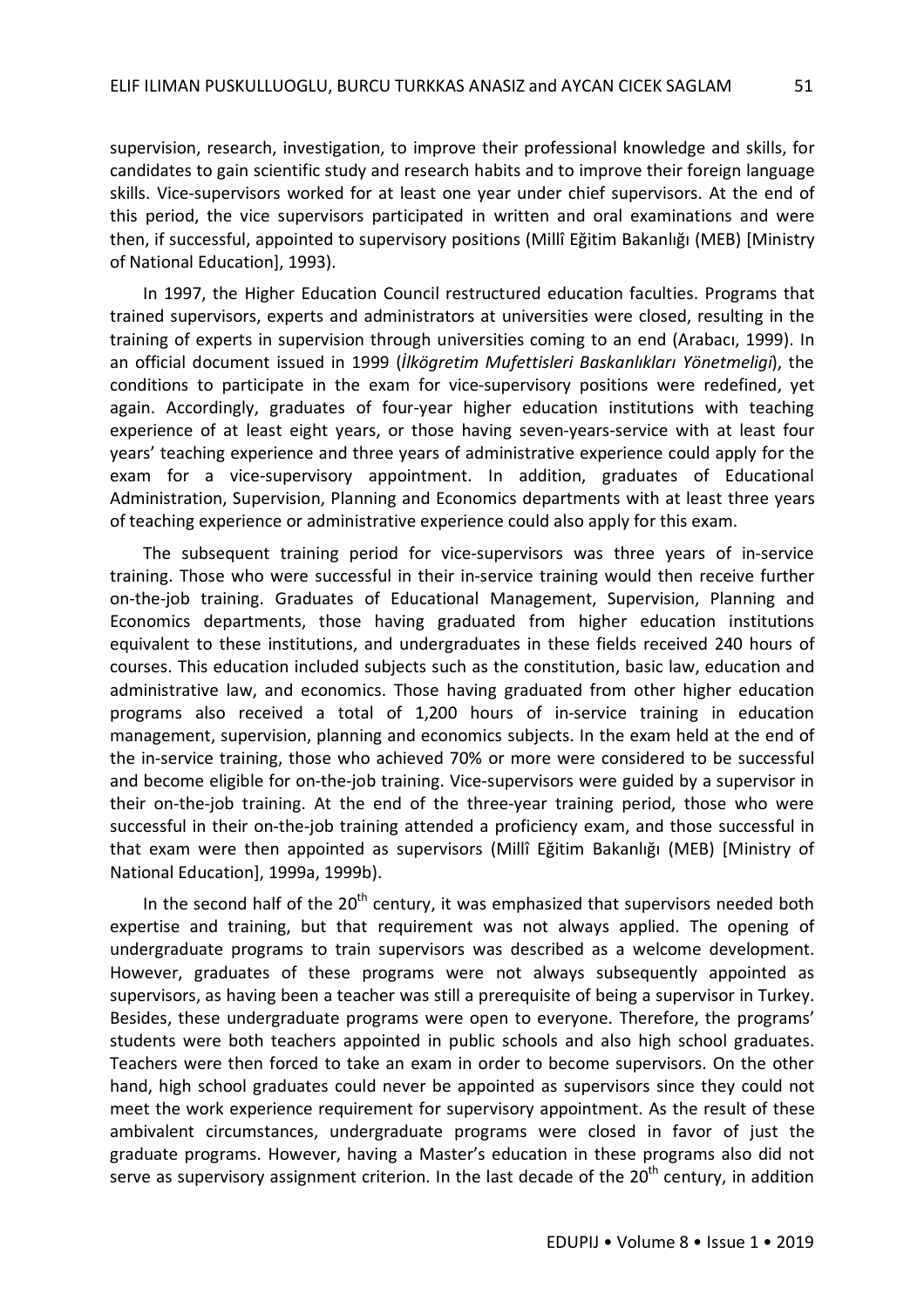to the conditions related to the selection of supervisors, the conditions for their training and appointment began to also be discussed in detail. Teaching experience and being a teacher was always a primary criterion in the selection of supervisors. It was understood that the training of supervisors was a process and that this process should be carried out synchronous to educational activities. The training process served to bring the supervisor qualifications to the fore.

#### *After 2000*

In the process up to the year 2000, attempts had been made at establishing the structural development of an educational supervision system. Following on from the enactment of an official document issued in 1999 (*İlkögretim Mufettisleri Baskanlıkları Yönetmeligi*), in February 2001, practical guidelines (*İlkögretim Mufettisleri Baskanlıkları Rehberlik ve Teftis Yönergesi*) were also published (*Tebligler Dergisi*). In the context of these guidelines, minor changes were introduced such as the renewal of inspection forms rather than the necessary extensive changes (Article 28, Millî Eğitim Bakanlığı (MEB) [Ministry of National Education], 2001). According to these changes, appointment to vice-supervisory positions were to be based on an entrance exam administered by the ministry. Vicesupervisors were trained through in-service training and among those who were successful, went on to attend on-the-job training. The duration of this training was defined as three years. At the end of the three-year training period as a vice-supervisor, those who succeeded in their on-the-job training attended a proficiency exam on a date set by the ministry. Supervisors were selected and appointed among those who passed the proficiency exam.

When Law No. 5984 was published in the Official Gazette (numbered 76610) in 2010 (*Millî Egitim Bakanlıgının Teskilat ve Görevleri Hakkında Kanun ile Devlet Memurları Kanununda Degisiklik Yapılmasına Dair Kanun*), the term "education supervisor" became "primary supervisor," and "vice primary supervisor" became "vice education supervisor." In the selection of the vice-supervisors, the precondition of having at least five years' experience was changed to having eight or more years of experience in teaching as well as successfully passing the entrance exam (Article 1, Türkiye Cumhuriyet [Republic of Turkey], 2010). Thus, in a sense, the seniority required for supervisory positions was increased in order to allow more senior individuals to seek to occupy these positions. Education supervisors were selected among those having completed three years of training and having been successful in the proficiency exam.

Official documents were republished with certain changes in 2011 (*Egitim Mufettisleri Baskanlıkları Yönetmeligi*). With these changes, official documents issued in 1999 became obsolete. Investigations, except for those related to teaching branches, became the responsibility of educational supervisors. When supervisors were assigned to a provincial ministry, the position of an education supervisor included responsibility for 250 personnel (Sahin, Elcicek, & Tösten, 2013). The duty period of these supervisory positions was limited to a maximum of eight years. The conditions to be assigned as vice-supervisor were as follows: to be a graduate of at least four years of higher education, to be an employee of the ministry at the date of application, to not be older than 40 years old on the last day of December of the application year, to have at least eight years of teaching experience, of which at least three years had to be in public schools, and not having previously sat the entrance exam more than twice (Article 7). Those who fulfilled these conditions could apply for the entrance exam administered by the ministry, and those who succeeded were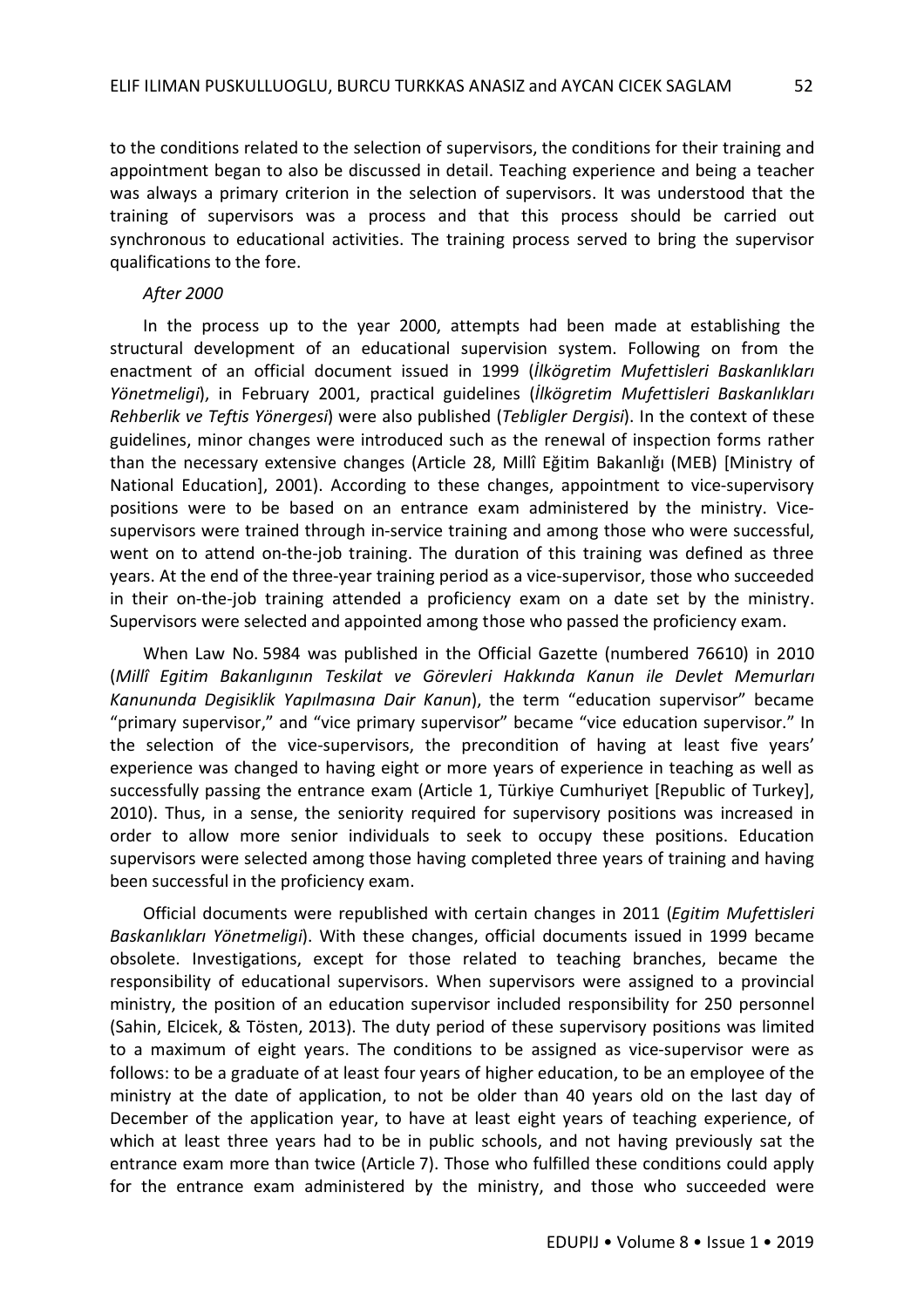assigned to the provinces according to their score superiority. The training period for vicesupervisors was set as three years. The content of the three-year training program was threefold; preparatory training, on-the-job training, and theoretical training. *Preparatory training* was provided by governors or the ministry after vice-supervisors had been assigned to the profession in accordance with a program having not less than 40 hours. *On-the-job training* provided the qualifications required by the supervisory profession, such as guidance to vice-supervisors, on-the-job training, inspection, inquiry, evaluation, investigation, supervision, research, attitude, behavior, and representation. *Theoretical training* was conducted by in-service training programs given during the three year training period at appropriate dates and locations. The duration of the training was not less than 120 hours in total (Article 17). In the appointment of supervisors, a vice-supervisor could apply to sit the proficiency exam administered by the ministry after completing their three-year training period. Vice-supervisors successful in this exam were then appointed as supervisors with the consent of the minister.

With Governmental decree Number 652, issued in 2011, the positions of "Education Supervisor" and "Vice Education Supervisor" were changed to "Provincial Education Supervisor" and "Vice Provincial Education Supervisor" (Article 6, Türkiye Cumhuriyet [Republic of Turkey], 2011). The name of the board responsible for the supervision also changed (from *Bakanlık Teftis Kurulu Baskanlıgı* to *Rehberlik ve Denetim Baskanlıgı*), as did the title of those responsible for the supervision (from *Basmufettis, Mufettis, Mufettis Yardımcısı* to *Bas Denetci, Denetci, Denetci Yardımcısı*). The conditions to be appointed as vice-supervisor changed too. In addition to the general conditions listed in Article 48 of the Civil Service Law No. 657, candidates had to be graduates of at least four years of higher education from a Science, Literature, Law, Political Science, Economics or Administrative Sciences faculty or a graduate of a higher education institution related to the supervisory services, in Turkey or abroad, as accepted by the Higher Education Council (Article 40). Those appointed as vice-supervisors were obliged to work for at least for three years and prepare a thesis related to subjects determined by the units they supervised. If the jury accepted their thesis, they would then be entitled to take the proficiency exam. Those who were successful in the proficiency exam then needed to provide a foreign language proficiency certificate at a minimum of a C level, and could then be assigned to expert and supervisory positions.

In 2014, there was a reorganization in the field of supervision. With changes introduced under Article 41 (Türkiye Cumhuriyet [Republic of Turkey], 2014) of Law No. 6528, a new concept (*Maarif Mufettisi*) entered into the field of supervision, and in this context, the previous position titles also changed (from *Millî Egitim Basdenetcisi, Millî Egitim Denetcisi, İl Egitim Denetmeni* to *Maarif Mufettisi;* and from Millî *Egitim Denetci Yardımcısı, İl Egitim Denetmen Yardımcısı* to *Maarif Mufettis Yardımcısı*). Their seniority in previous positions were accepted for the new positions. Vice-supervisors were selected among those having eight or more years of service in teaching, and those who were successful in the entrance exam. Those appointed as vice-supervisors were entitled to take the proficiency exam after a minimum of three years' work experience. Those who were unsuccessful in this exam were granted additional time, and those who completed this additional period and did not subsequently pass the exam were then expected to lose their right to be a vice-supervisor. If necessary, a vice-supervisor could be appointed to a supplementary appropriate position in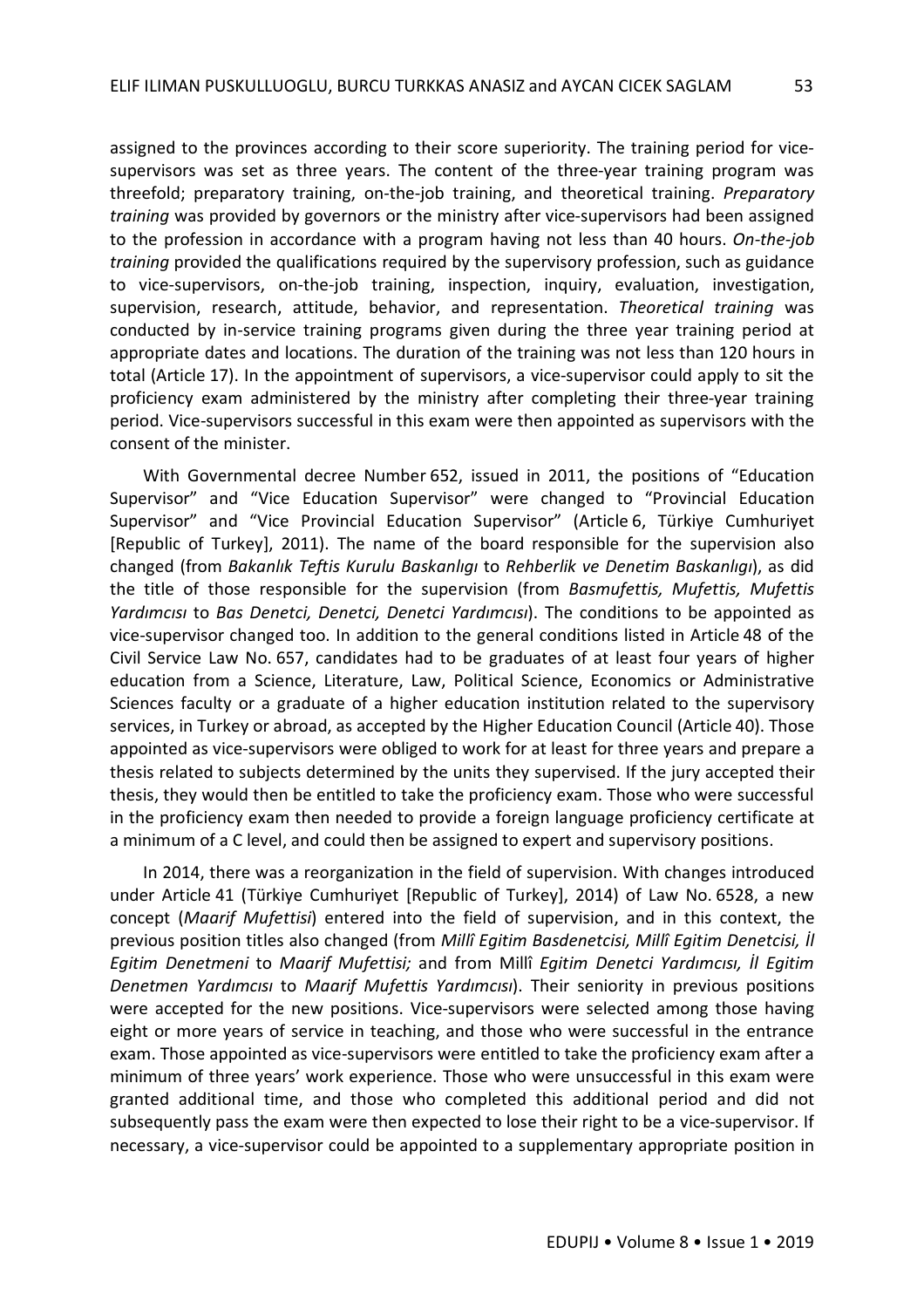the Ministry. This situation showed that, different from previous changes, that it empowered the supervisors assigned to the provinces, rather than the central organization.

With Law No. 6764 issued in 2016 (Türkiye Cumhuriyet [Republic of Turkey], 2016), the name of the board responsible for supervision changed again (from *Rehberlik ve Denetim Baskanlıgı* to *Teftis Kurulu Baskanlıgı*). The center of the presidency was defined as Ankara. It was stated that this center was also the work center for inspectors assigned to the presidency units. With this law, the name of the persons responsible for supervision changed yet again (from *Maarif Mufettis Yardımcısı* to *Bakanlık Maarif Mufettis Yardımcısı*), and as a result the units related to the supervision were withdrawn back to the center. However, at the same time, it was stated that if deemed necessary, in order to guide and supervise the ministry, with the approval of the minister, work centers could be established and removed in the same way. It was seen that to be appointed as vice-supervisor, graduates of certain faculties such as Education, Science and Literature were to be discarded. Additionally, it was stated that those who served in managerial positions for at least three years could also be appointed as supervisors. The Ministry planned to keep 500 newly appointed supervisors in the central organization as a core supervision team. These new supervisors were chosen among 2,000 supervisors according to the interviews after their security investigations were completed. Those who were successful in this interview started as ministry supervisors in the central organization. Those who were unsuccessful in their interview are mostly still serving in their current positions in provincial ministries and Directorates of National Education (Millî Eğitim Bakanlığı (MEB) [Ministry of National Education], 2016). Thus, different from previously, the local supervision principle underwent a change. The new supervisors were authorized from the center organization. Except for core staff, supervisors were given expertise status and served their duty until retirement.

It seems that just after the changes in were introduced in 1999, minor changes were made in 2001 related to the renewal of the supervision forms. In 2010, quasi-comprehensive changes were launched. The name of the board responsible for supervision and the name of those employed in these units were changed. Additionally, the conditional service period for appointments were increased. However, the authority and responsibilities of these officials remained the same. In 2011, the 1999 regulation was revoked under Law No. 652 (Türkiye Cumhuriyet [Republic of Turkey], 2011). The names that were only changed a few years before re-changed once again. In 2014, a new name was put forwards for supervisors, and it was made possible for supervisors to work in provincial ministries. Thus, it seems that the authority and responsibility of supervision was passed to the provincial ministries.

However, this situation did not last for long, with changes introduced again in 2016 relating to the naming, and the supervision units restructured once again to a centralized viewpoint. It is evident that the new arrangement aims at strengthening control of the central ministry, as well as supervising educational institutions, and providing effective guidance to schools and teachers. However, because of the single-centered management approach to supervision services, the influence and pressure on education and training may increase as a result. Besides, in this way, the central organization becomes unaware of local circumstances; and therefore, local problems may not be identified and resolved.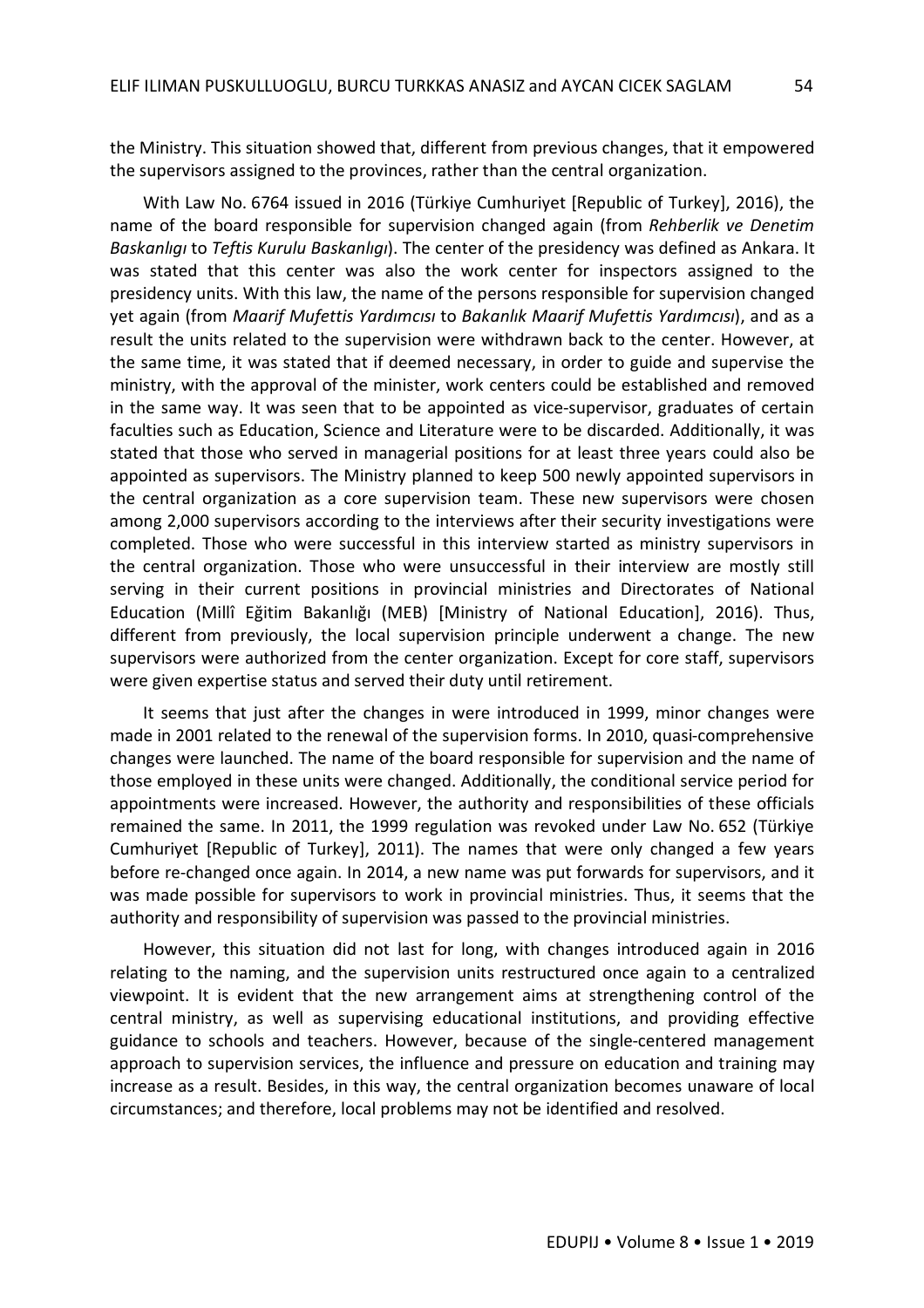#### **Conclusion and Suggestions**

The current study focused on the processes of supervisor selection, training and appointment, and evaluated how the educational supervision system in Turkey has changed over time. As has been described in the study, the education system in Turkey and the selection, training and appointment processes of educational supervisors has been in a state of constant change throughout history. Even if the roots of the supervision system went back to the past in terms of supervision structure and processes, it is not possible to identify any clear tradition. In the period before 1950, the difficulty in finding experts in education and teaching found its reflections in supervision. Teachers, as those with the highest education level in the profession, were accepted as being qualified to be supervisors. However, after the 1950's, newly opened higher education institutions that were related to teaching the profession of educational supervision, stressed the importance of expertise in supervision. However, even though it was stressed theoretically, it was never applied in this way. Legal documents issued over a number of years set various conditions related to the recruitment, training and appointment of supervisors. Especially in the changes after 2000, the problematic structure of the supervision system showed. In the modern educational understanding, supervision has become a complementary system that emphasizes guidance and counseling, beyond its mere control function. However, in Turkey, since the supervision system has not been completed in terms of its structural formation, solutions put forwards have mostly been mere ineffectual label changes.

For these reasons, in Turkey, it is necessary to evaluate the educational supervision system from different perspectives and to restructure the system as well as supervisor selection, training and appointment processes in order to adapt to changes required for the modern age. In this regard, the supervision system has sound philosophical foundations. Philosophical foundations of educational supervision need to be formed with the support of higher education institutions, as the experts of the field. In this context, the guidance mission needs to be at the fore of any supervision system in Turkey. Instead of just pointing to deficiencies of the educational system and its teaching professionals, suggestions to address these deficiencies are given. A supervision system exists in order to provide effectiveness to the education system. For this reason, focus is needed on the teaching processes and supervision activities within a complementary and holistic perspective. Educational supervision needs to be placed on sound foundations rather than ideological views, and so the hegemonic and ineffectual supervision system of today needs to be discarded.

Lastly, an efficient and working supervision system is a prerequisite for improving quality in Turkish education. For this reason well-trained supervisors are needed. Supervisors should be expected to have at least a Master's degree and to have specialized in the field of supervision. Educational supervision of educational projects carried out between higher education institutions and the Ministry of Education can be presented as a prerequisite for the training of qualified supervisors. Appointing supervisors who have passed this training, and who have been assessed within a framework of proficient standards will help make supervision in education more effective in Turkey. Passing responsibility to academic institutions in the process of selection, training and appointment of education supervisors will make the field more scientific and effective. In addition, the contribution of appointed supervisors to the education system can itself be subject to monitoring and evaluation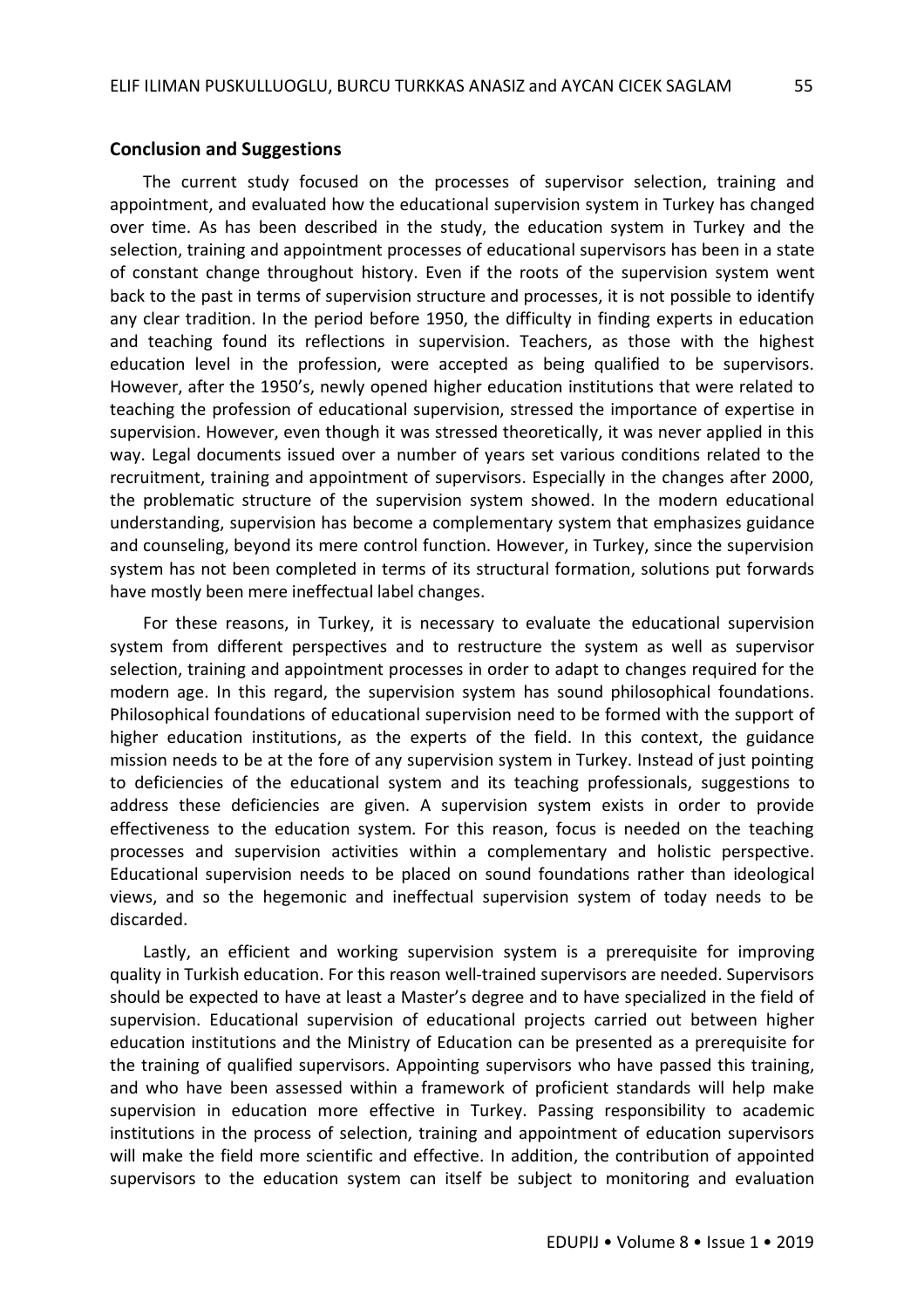criteria. These criteria can also be supported by scientific authorities by forming them in the relevant units of universities. In this regard, it can be seen to what extent the values and contributions of supervisors provide to the education system and how effective and efficient they work towards the requirements of education.

## **Notes**

Corresponding author: ELIF ILIMAN PUSKULLUOGLU

## **References**

Akyuz, Y. (2010). *Turk egitim tarihi.* Ankara: Pegem Akademi.

- Alp, H. (n.d.). *İlk Tedrisat Mufettisleri Talimatnamesi*. Retrieved from http://ataturkilkeleri.istanbul.edu.tr/wp-content/uploads/2013/03/ydta-19-20 alp.pdf
- Arabacı, İ. B. (1999). MEB teftis politikaları (1). *Kuram ve Uygulamada Egitim Yönetimi, 20*(20), 545-575.
- Aseltine, J. M., Faryniarz, J. O., & Rigazio-DiGillio, A. J. (2006). *Supervision for learning, a performance-based approach to teacher development and school improvement*. Alexandria, Virginia: ASCD Publishing.
- Aydın, İ. (2008). *Ögretimde denetim, durum saptama, degerlendirme ve gelistirme*. Ankara: Pegem Akademi.
- Aydın, M. (2011)*. Cagdas egitim denetimi*. Ankara: Hatiboglu Yayınevi.
- Basaran, İ. E. (2008). *Turk egitim sistemi ve okul yönetimi*. Ankara: Ekinoks.
- Bursalıoglu, Z. (2010). *Okul yönetiminde yeni yapı ve davranıs.* Ankara: Pegem Akademi.
- Can, A. (2010). *Kurum teftis raporlarına göre ilkögretim okullarının sorunları (Aksaray İli Örnegi)* (Unpublished Master's thesis). Selcuk Universitesi, Egitim Bilimleri Enstitusu, Konya.
- Carron, G., & De Grauwe, A. (1997). *Current issues in supervision: A literature review.* Paris: International Institute for Educational Planning Printshop.
- Cicek-Saglam, A., & Aydogmus, M. (2016). Gelismis ve gelismekte olan ulkelerin egitim sistemlerinin denetim yapıları karsılastırıldıgında Turkiye egitim sisteminin denetimi ne durumdadır? *Usak Universitesi Sosyal Bilimler Dergisi, 9*(1), 17-38.
- Ehren, M. C. (2016). Emerging models of school inspections: Shifting roles and responsibilities. In M. C. Ehren (Ed.), Methods *and modalities of effective school inspections* (pp. 143-167). London: Springer.
- Gaertner, H., Wurster, S., & Pant, H. A. (2013). The effect of school inspections on school improvement. *An International Journal of Research, Policy and Practice, 25*(4), 489- 508.
- Hargreaves, D. H. (1995). Inspection and school improvement. *Cambridge Journal of Education, 25*(1), 117-125.
- Iliman-Puskulluoglu, E., Bag, D., & Duman, A. (2016, June). *Kuresellesmenin egitim yönetimine yansımaları*. Paper presented at III. International EJER Conference, Mugla, Turkey.
- Kemethofer, D., Gustafsson, J., & Altrichter, H. (2017). Comparing effects of school inspections in Sweden and Austria. *Educational Assessment, Evaluation and Accountability, 29*(4), 319-337.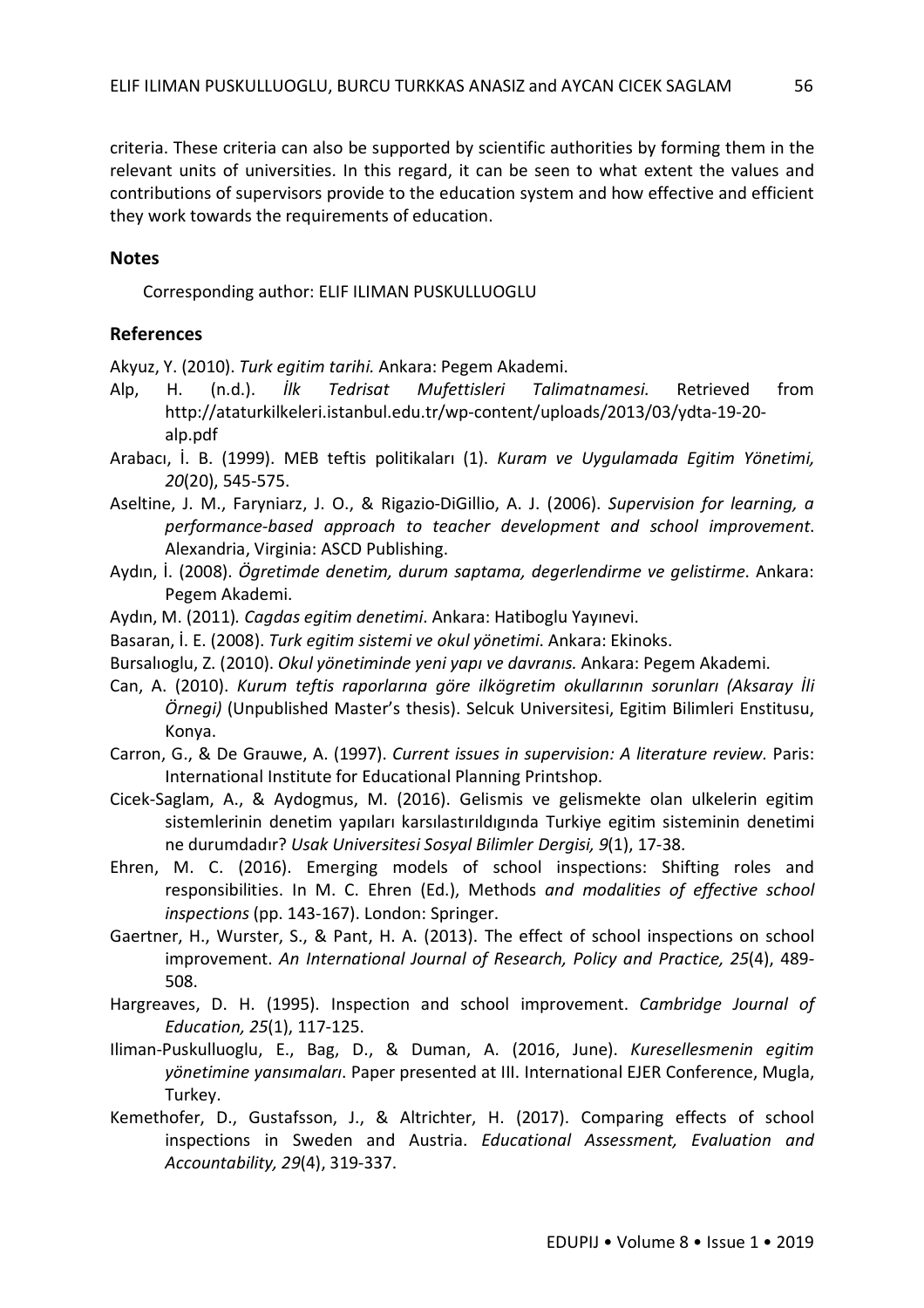- MacBeath, J. (2006). *School inspection and self-evaluation, working with the new relationship.* London: Routledge.
- Millî Eğitim Bakanlığı (MEB). (1990). İlkögretim Mufettisleri Kurulu Yönetmeligi. Retrieved from http://tebligler.meb.gov.tr/index.php/tuem-sayilar/viewcategory/55-1991
- Millî Eğitim Bakanlığı (MEB). (1993). Teftis Kurulu Yönetmeligi. Retrieved from http://tokat.meb.gov.tr/teftis/userfiles/upload/MEB%20Tefti%C5%9F%20Kurulu%20 Y%C3%B6netmeli%C4%9Fi.doc
- Millî Eğitim Bakanlığı (MEB). (1999a). İlkögretim Mufettisleri Baskanlıkları Yönetmeligi. Retrieved from http://www.resmigazete.gov.tr/arsiv/23785.pdf
- Millî Eğitim Bakanlığı (MEB). (1999b). Milli Egitim Bakanlıgı İlkögretim Mufettisleri Baskanlıkları Yönetmeligi, Resmi Gazete, Sayı: 23785. Retrieved from http://mevzuat.meb.gov.tr/html/55.html
- Millî Eğitim Bakanlığı (MEB). (2001). Milli Egitim Bakanlıgı İlkögretim Mufettisleri Baskanlıkları Rehberlik ve Teftis Yönergesi. Tebligler Dergisi, Sayı: 2521.
- Millî Eğitim Bakanlığı (MEB). (2016). Teftis ve denetimde köklu degisiklik. Retrieved from http://www.meb.gov.tr/teftis-ve-denetimde-koklu-degisiklik/haber/12550/tr
- Öz, F. (2003). *Turkiye Cumhuriyet'i milli egitim sisteminde teftis*. Eskisehir: Osmangazi Universitesi Yayınları.
- Sahin, S., Elcicek, Z., & Tösten, R. (2013). Turk egitim sisteminde teftisin tarihsel gelisimi ve bu gelisim sureci icerisindeki sorunlar. *International Journal of Social Science, 6*(5), 1105-1126.
- Segerholm, C., & Hult, A. (2018). Learning from and Reacting to School Inspection Two Swedish Case Narratives. *Scandinavian Journal of Educational Research*, *62*(1), 125- 139.
- Sisman, M. (2010). *Turk egitim sistemi ve okul yönetimi.* Ankara: Pegem Akademi.
- Taymaz, H. (2011). *Egitim sisteminde teftis, kavramlar, ilkeler, yöntemler.* Ankara: Pegem Akademi.
- Türkiye Cumhuriyet. (1933). Law 2287 Sayılı Kanun. Maarif Vekâleti Merkez Teskilâtı Ve Vazifeleri Hakkında Kanun. Retrieved from http://www.resmigazete.gov.tr/arsiv/2434.pdf
- Türkiye Cumhuriyet. (1945). Law 4737 Sayılı Kanun. Millî Egitim Bakanlıgı Merkez Kurulusu Ve Görevleri Hakkındaki 2287 Sayılı Kanuna Ek Kanun. Retrieved from http://www.resmigazete.gov.tr/arsiv/6009.pdf
- Türkiye Cumhuriyet. (1954). Law 6389 Sayılı Kanun. Maarif Vekâleti Merkez Kurulusu Ve Görevleri hakkındaki 2287 sayılı Kanunla ilgili 4737, 4926 ve 5021 sayılı kanunlarda degisiklik yapılması hakkında Kanun. Retrieved from https://www.tbmm.gov.tr/tutanaklar/KANUNLAR\_KARARLAR/kanuntbmmc036/kanu ntbmmc036/kanuntbmmc03606389.pdf
- Türkiye Cumhuriyet. (2010). Law 5984 Sayılı Kanun. Millî Egitim Bakanlıgının Teskilat Ve Görevleri Hakkında Kanun İle Devlet Memurları Kanununda Degisiklik Yapılmasına Dair Kanun. Resmî Gazete, Sayı: 27610. Retrieved from http://www.resmigazete.gov.tr/eskiler/2010/06/20100613-2.htm
- Türkiye Cumhuriyet. (2011). Law 652 Sayılı KHK. Millî Egitim Bakanliginin Teskilat Ve Görevleri Hakkinda Kanun Hukmunde Kararname. Retrieved from http://www.resmigazete.gov.tr/eskiler/2011/09/20110914-1.htm